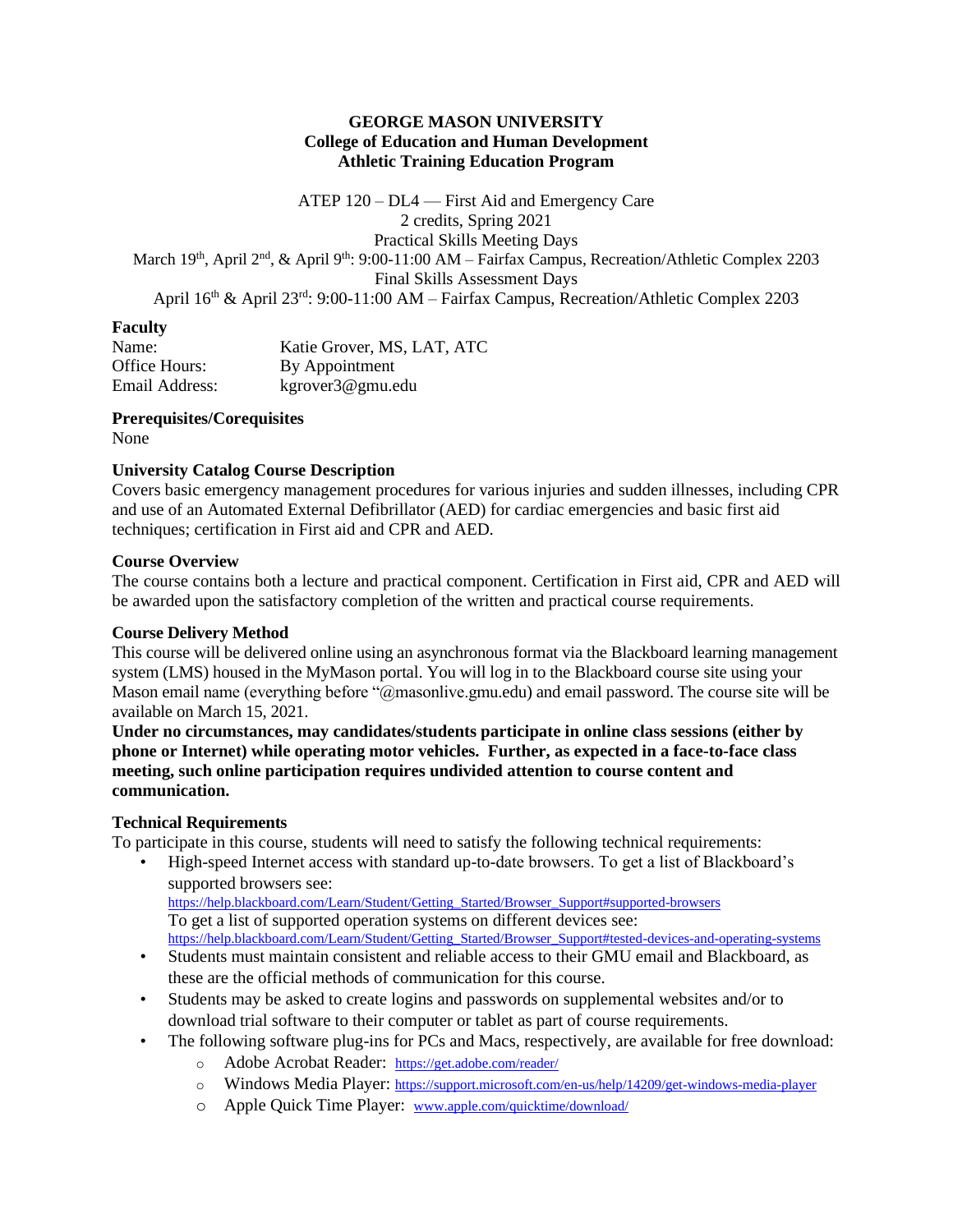#### **Expectations**

- **Course Week:** Because asynchronous courses do not have a "fixed" meeting day, our week will start on Monday and finish on Sunday.
- **Log-in Frequency**: Students must actively check the course Blackboard site and their GMU email for communications from the instructor, at a minimum this should be 2 times per week.
- **Participation**: Students are expected to actively engage in all course activities throughout the semester, which include viewing of all course materials, completing course activities and assignments, and participating in course discussions and group interactions.
- **Technical Competence**: Students are expected to demonstrate competence in the use of all course technology. Students are expected to seek assistance if they are struggling with technical components of the course.
- **Technical Issues**: Students should expect that they could experience some technical difficulties at some point in the semester and should, therefore, budget their time accordingly. Late work will not be accepted based on individual technical issues.
- **Workload**: Expect to log in to this course **at least three times a week** to read announcements, participate in the discussions, and work on course materials. Remember, this course is **not** selfpaced. There are **specific deadlines** and **due dates** listed in the **CLASS SCHEDULE** section of this syllabus to which you are expected to adhere. It is the student's responsibility to keep track of the weekly course schedule of topics, readings, activities, and assignments due.
- **Instructor Support:** Students may schedule a one-on-one meeting to discuss course requirements, content, or other course-related issues. Those unable to come to a Mason campus can meet with the instructor via telephone or web conference. Students should email the instructor to schedule a one-on-one session, including their preferred meeting method and suggested dates/times.
- **Netiquette**: The course environment is a collaborative space. Experience shows that even an innocent remark typed in the online environment can be misconstrued. Students must always re-read their responses carefully before posting them, so as others do not consider them as personal offenses. *Be positive in your approach with others and diplomatic in selecting your words.* Remember that you are not competing with classmates but sharing information and learning from others. All faculty are similarly expected to be respectful in all communications.
- **Accommodations**: Online learners who require effective accommodations to ensure accessibility must be registered with George Mason University Disability Services.

#### **Learner Objectives**

This course is designed to enable students to do the following:

- 1. Demonstrate all competencies necessary for CPR/AED certification to Emergency Care & Safety Institute standards.
- 2. Operate an Automatic External Defibrillator (AED).
- 3. Perform all competencies necessary for basic First Aid for Emergency Care & Safety Institute standards.
- 4. Recognize and properly assist in treating breathing emergencies and medical emergencies.
- 5. Demonstrate control of bleeding and shock in a patient.
- 6. Identify and provide initial first aid for soft tissue and musculoskeletal injuries.
- 7. Recognize environmental emergencies and properly apply basic first aid to assist a patient.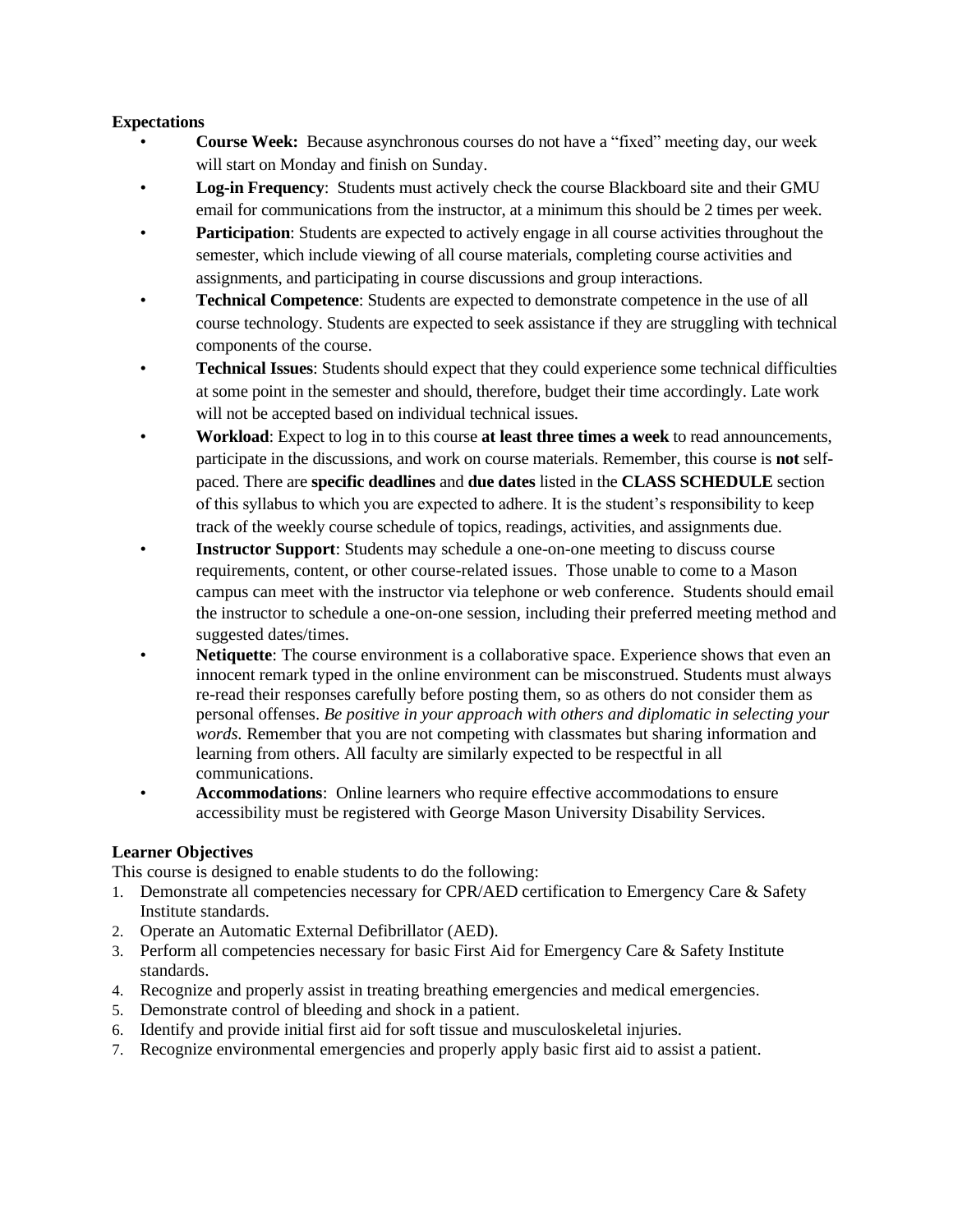#### **Professional Standards**

Further, upon completion of this course, students will meet the following professional accreditation standards:

- 1. 2010 International Consensus Guidelines for Cardiopulmonary Resuscitation (CPR) and Emergency Cardiac Care (ECC)
- 2. Commission on Accreditation of Athletic Training Education (CAATE) competencies and proficiencies in one or more of the following content areas: evidence-based practice, prevention and health promotion, clinical examination and diagnosis, acute care of injury and illness, therapeutic interventions, psychosocial strategies and referral, healthcare administration, professional development and responsibility.
- 3. National Association for Sport and Physical Education (NASPE) Domain 2: Safety and Injury Prevention

| Standard 5 | Prevent Injuries by providing safe facilities                                                                          |
|------------|------------------------------------------------------------------------------------------------------------------------|
| Standard 7 | Monitor Environmental conditions and modify participation as needed<br>to ensure the health and safety of participants |
| Standard 8 | Identify physical conditions that predispose athletes to injuries                                                      |
| Standard 9 | Recognize injuries and provide immediate appropriate care                                                              |

#### **Required Text**

Thygerson AL, (2011). *First Aid, CPR and AED Interactive 7thEdition*, Jones & Bartlett Learning It is suggested you use Google Chrome to access the ECSI website ([https://www.ecsinstitute.org/\)](https://www.ecsinstitute.org/) and to complete your on-line modules as not all internet browsers are supported by the ECSI website.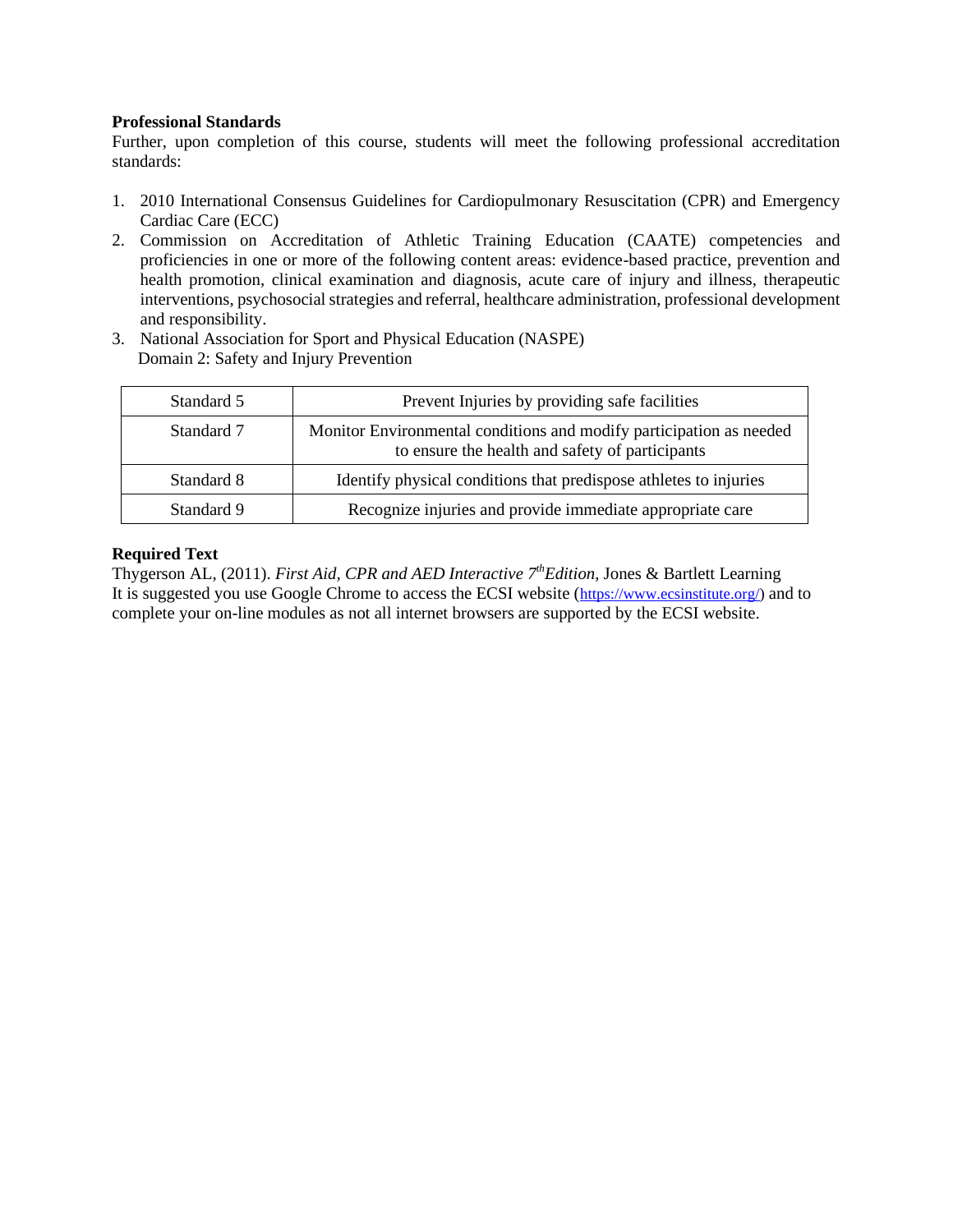#### **Course Performance Evaluation**

ATEP 120 is a pass or fail course. \*\*Failing any part of the on-line modules or any of the performance evaluation requirements will result in failing the course.\*\*

Students must achieve a passing grade of 80% or better on the Emergency Care & Safety Institutes' (ECSI) First Aid, CPR and AED on-line materials and perform live First Aid and CPR/AED skills at a competency level demonstrated by ECSI. Instructions on how to access the ECSI website, course information, and purchasing are provided at the end of this syllabus.

#### **Participation**

Students are expected to complete the online ECSI CPR course modules. In addition, students are expected to physically attend class on the following dates & times:

| <i>Friday, 3/19/2021</i> | 9:00AM -11:00AM |
|--------------------------|-----------------|
| <i>Friday, 4/2/2021</i>  | 9:00AM-11:00AM  |
| Friday, 4/9/2021         | 9:00AM-11:00AM  |

#### **Final Exam: First Aid and CPR/AED Live Skills Tests**

A final exam (check your understanding) must be completed at the end of the ECSI on-line course modules. Students MUST earn 80% or greater to achieve a passing grade. The student must receive a passing grade in order to attempt the live skills tests. Students must receive a passing grade on Exam in order to obtain Certificates of Completion by ECSI.

This test will evaluate students' ability to perform First Aid and Emergency Care techniques as demonstrated by ECSI.

#### *The final exam/live skills test is on Friday, 4/16/2021 & Friday, 4/23/2021 at 9:00AM – 11:00AM.* **NOTE: In order to complete the exam and pass the course, the student must hand in a completed ECSI certificate indicating completion of the online course modules.**

\*\*Students must demonstrate skills at a competency level demonstrated by ECSI on both Skills Tests (First Aid and CPR/AED) to qualify for ECSI certification and pass the course\*\*

| <b>EVALUATION</b>                    | <b>NUMBER</b> | <b>POINTS</b> |
|--------------------------------------|---------------|---------------|
| On-Line Modules Final Exam           |               | Pass/Fail*    |
| First Aid Skills Test                |               | Pass/Fail*    |
| Basic CPR/AED Skills Test            |               | Pass/Fail*    |
| To Pass Course student must achieve  |               | Pass/Fail $*$ |
| 80% or better on ESCI online         |               |               |
| materials. Student must demonstrate  |               |               |
| to ESCI competency level First Aid   |               |               |
| Skills. Student must demonstrate to  |               |               |
| <b>ESCI</b> competency level CPR/AED |               |               |
| Skills.                              |               |               |

\*The student's grade will be based on the following scale:

*Pass* - Students attend practice sessions and successfully demonstrate skills at a competency level demonstrated by ECSI on both Skills Tests (First Aid and CPR/AED) to qualify for ECSI certification and pass the course

*Fail* - Students do not attend practice sessions and/or do not demonstrate skills at a competency level demonstrated by ECSI

#### **Professional Dispositions**

Students are expected to exhibit professional behaviors and dispositions at all times. See<https://cehd.gmu.edu/students/polices-procedures/>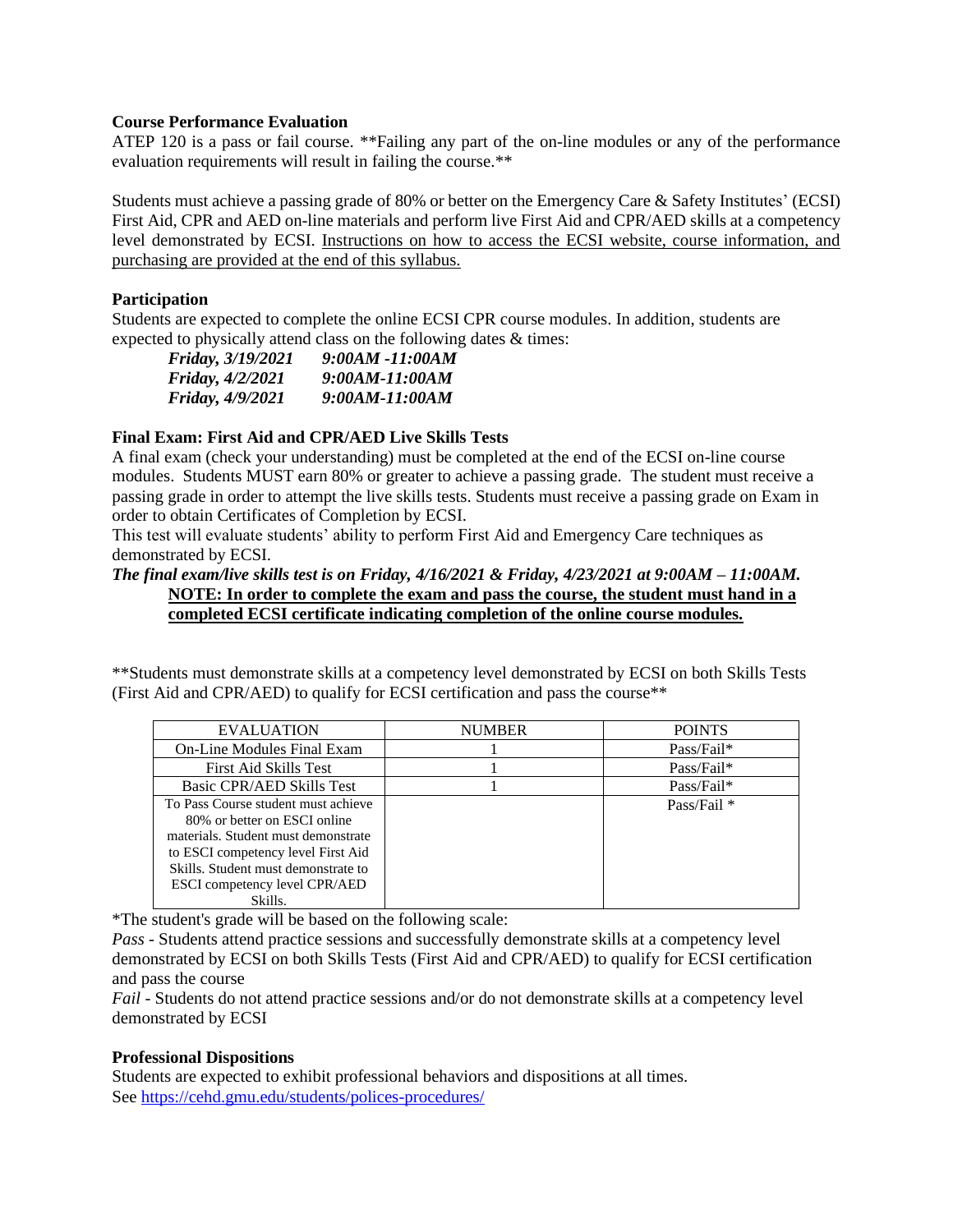**Suggested Class Schedule**

| <b>WEEK</b>                                | <b>TOPIC</b>        | <b>ASSIGNMENT</b>                            |
|--------------------------------------------|---------------------|----------------------------------------------|
| 1 – Online Modules                         | First Aid, CPR, AED | -Introduction                                |
|                                            |                     | -Before Helping Take the Appropriate Actions |
|                                            |                     | -Bleeding, Wounds                            |
|                                            |                     | -Head and Spinal Injuries                    |
|                                            |                     | -Chest & Abdominal Injuries                  |
|                                            |                     | -Bone, Joint, Muscle Injuries                |
| 2 – Online Modules & In Person Meeting     | First Aid, CPR/AED  | -Burns                                       |
|                                            |                     | -Sudden Illnesses                            |
|                                            |                     | - Heart Attack and Stroke                    |
|                                            |                     | - Shock                                      |
|                                            |                     | -Bites and Stings                            |
|                                            |                     | -Heat and Cold Related Emergencies           |
|                                            |                     | -Poisoning                                   |
|                                            |                     | -First Aid Check off                         |
| 3 – Online Modules                         | First Aid, CPR, AED | $-CPR$                                       |
|                                            |                     | $- AED$                                      |
|                                            |                     | -Emergency Rescues, Moves and Priorities     |
| 4 – Online Modules & In Person Practice    | First Aid, CPR, AED | -Complete remaining modules                  |
|                                            |                     | -Review CPR skills                           |
|                                            |                     | -Prepare for Final Exam                      |
| 5 – Online Modules & In Person Practice    | First Aid, CPR, AED | -Complete remaining modules                  |
|                                            |                     | -Review CPR skills                           |
|                                            |                     | -Prepare for Final Exam                      |
| 6 – In-Person Final Exam – Live Skill Test | First Aid, CPR, AED | - Check Your Understanding Final Exam        |
| Friday, 4/16/2021, 9-11AM                  |                     | *Print certificate upon completion; to be    |
|                                            |                     | presented to instructor at first skills      |
| 7 – In-Person Final Exam – Live Skill Test | First Aid, CPR, AED | - Check Your Understanding Final Exam        |
| Friday, 4/23/2021, 9-11AM                  |                     | *Print certificate upon completion; to be    |
|                                            |                     | presented to instructor at first skills      |

*Note: Faculty reserves the right to alter the schedule as necessary, with notification to students.*

**Core Values Commitment**: The College of Education and Human Development is committed to collaboration, ethical leadership, innovation, research-based practice, and social justice. Students are expected to adhere to these principles: [http://cehd.gmu.edu/values/.](http://cehd.gmu.edu/values/)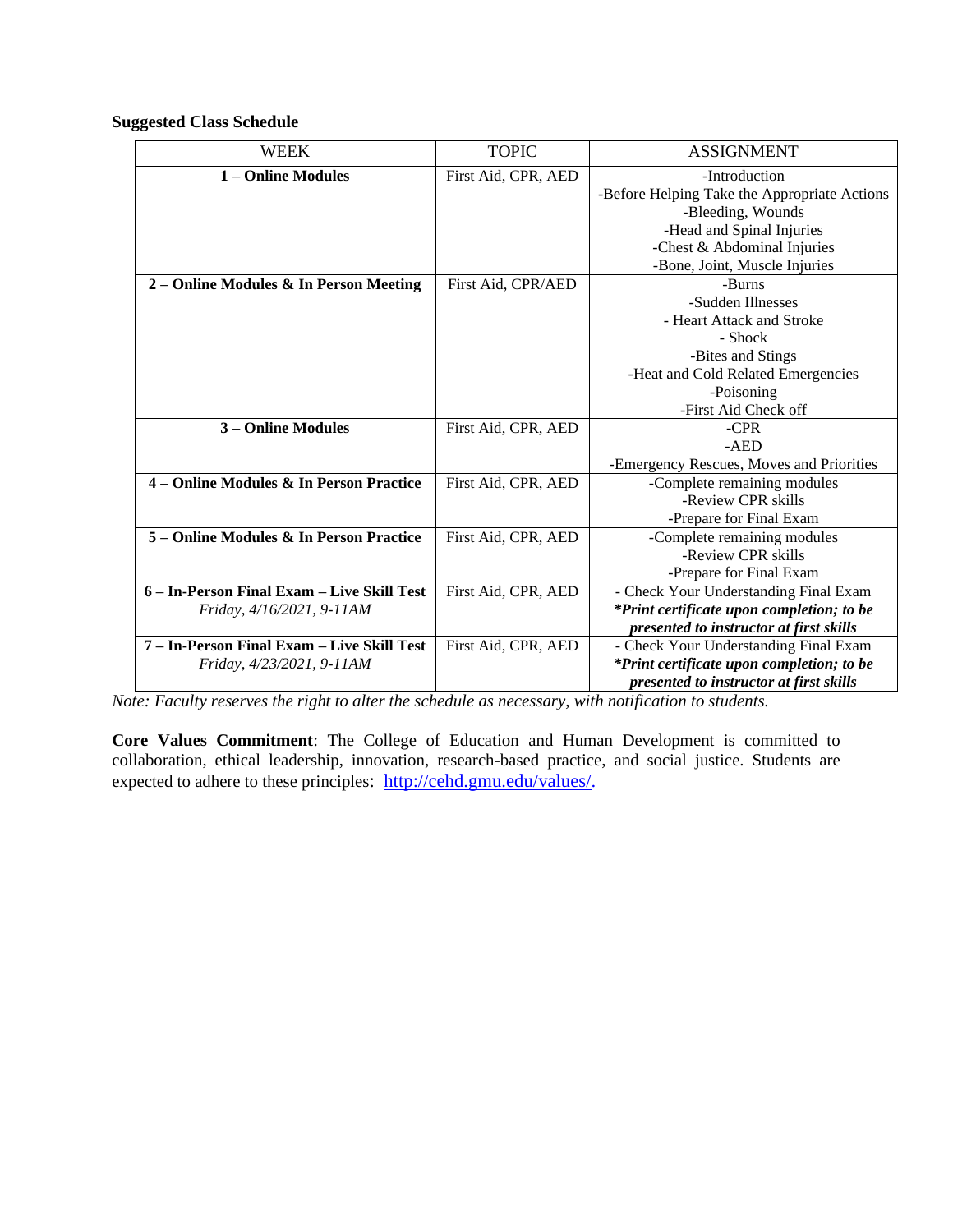#### **GMU Policies and Resources for Students**

#### *Policies*

- Students must adhere to the guidelines of the Mason Honor Code (see [https://catalog.gmu.edu/policies/honor-code-system/\)](https://catalog.gmu.edu/policies/honor-code-system/).
- Students must follow the university policy for Responsible Use of Computing (see [https://universitypolicy.gmu.edu/policies/responsible-use-of-computing/\)](https://universitypolicy.gmu.edu/policies/responsible-use-of-computing/).
- Students are responsible for the content of university communications sent to their Mason email account and are required to activate their account and check it regularly. All communication from the university, college, school, and program will be sent to students **solely** through their Mason email account.
- Students with disabilities who seek accommodations in a course must be registered with George Mason University Disability Services. Approved accommodations will begin at the time the written letter from Disability Services is received by the instructor (see [https://ds.gmu.edu/\)](https://ds.gmu.edu/).
- Students must silence all sound emitting devices during class unless otherwise authorized by the instructor.

#### *Campus Resources*

- Support for submission of assignments to Tk20 should be directed to  $tk20$ help@gmu.edu or [https://cehd.gmu.edu/aero/tk20.](https://cehd.gmu.edu/aero/tk20) Questions or concerns regarding use of Blackboard should be directed to [https://its.gmu.edu/knowledge-base/blackboard-instructional-technology-support-for-students/.](https://its.gmu.edu/knowledge-base/blackboard-instructional-technology-support-for-students/)
- For information on student support resources on campus, see [https://ctfe.gmu.edu/teaching/student](https://ctfe.gmu.edu/teaching/student-support-resources-on-campus)[support-resources-on-campus](https://ctfe.gmu.edu/teaching/student-support-resources-on-campus)

#### **Notice of mandatory reporting of sexual assault, interpersonal violence, and stalking:**

As a faculty member, I am designated as a "Responsible Employee," and must report all disclosures of sexual assault, interpersonal violence, and stalking to Mason's Title IX Coordinator per University Policy 1202. If you wish to speak with someone confidentially, please contact one of Mason's confidential resources, such as Student Support and Advocacy Center (SSAC) at 703-380-1434 or Counseling and Psychological Services (CAPS) at 703-993-2380. You may also seek assistance from Mason's Title IX Coordinator by calling 703-993-8730, or emailing [titleix@gmu.edu.](mailto:titleix@gmu.edu)

**For additional information on the College of Education and Human Development, please visit our website [https://cehd.gmu.edu/students/.](https://cehd.gmu.edu/students/)**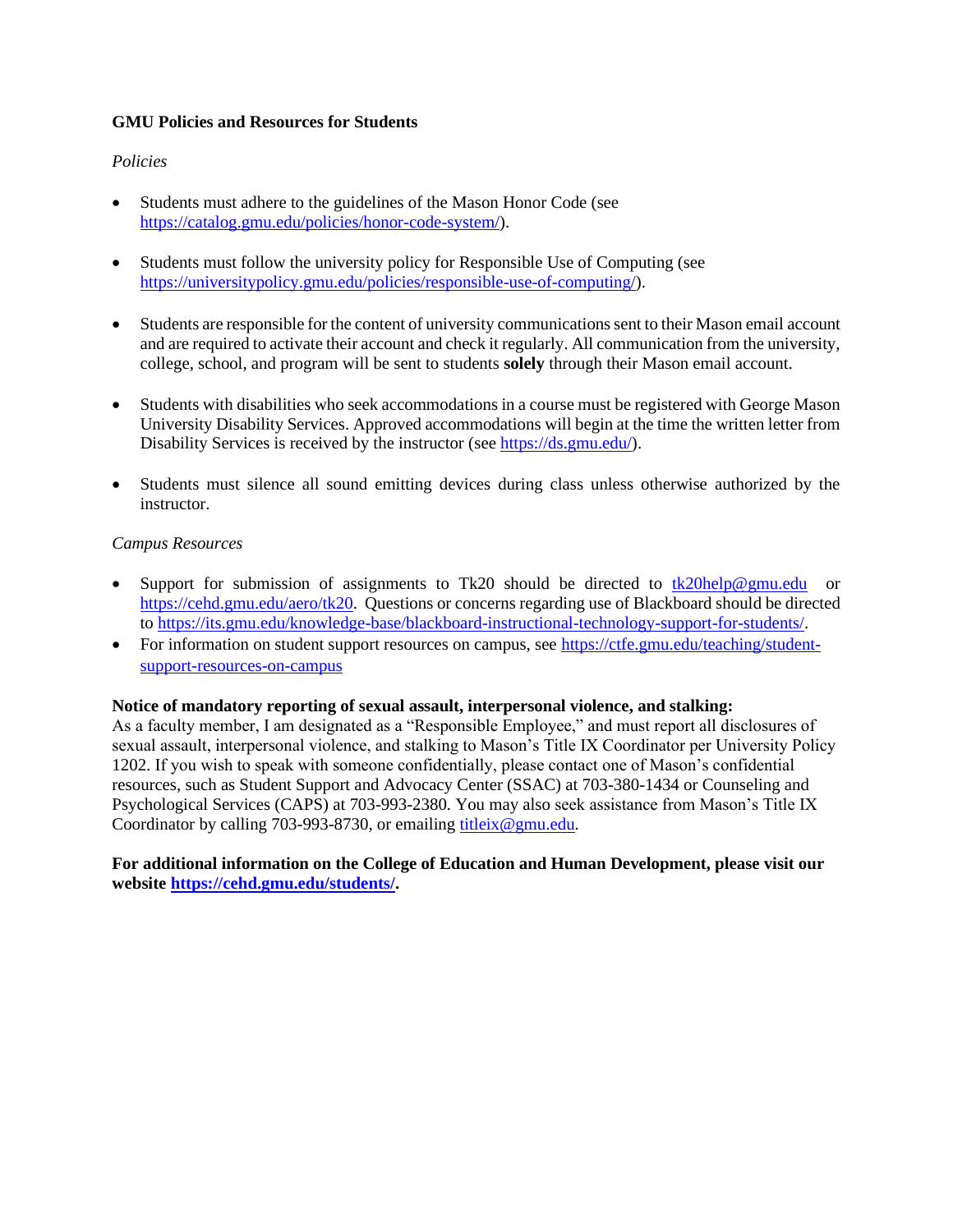#### **Email Correspondence**

Only messages that originate from a George Mason University address will be accepted. The following is an appropriate professional format:

Dear Mrs. Grover, *(Beginning salutation)*

I am looking forward to your class. *(Text body)*

Regards, *(Ending Salutation)*

*(Your name)*

#### **Special Requirement**

The student will use issued supplies to practice skills that are taught in the laboratory section of the course as well as access to on-line materials and certification cards. A laboratory fee of \$50.00 for this course was assessed through financial aid.

#### **Nature of Course Delivery**

Hybrid -including asynchronous on-line materials presentation and live skill practice and evaluation. Online material can be completed at the student's designated pace, but a course calendar is provided for a suggested timeline for course completion. Skills practice dates and times have been scheduled and are posted on page 1 of syllabi. *Students must attend class for the two designated dates, and the final exam in order to pass the course.*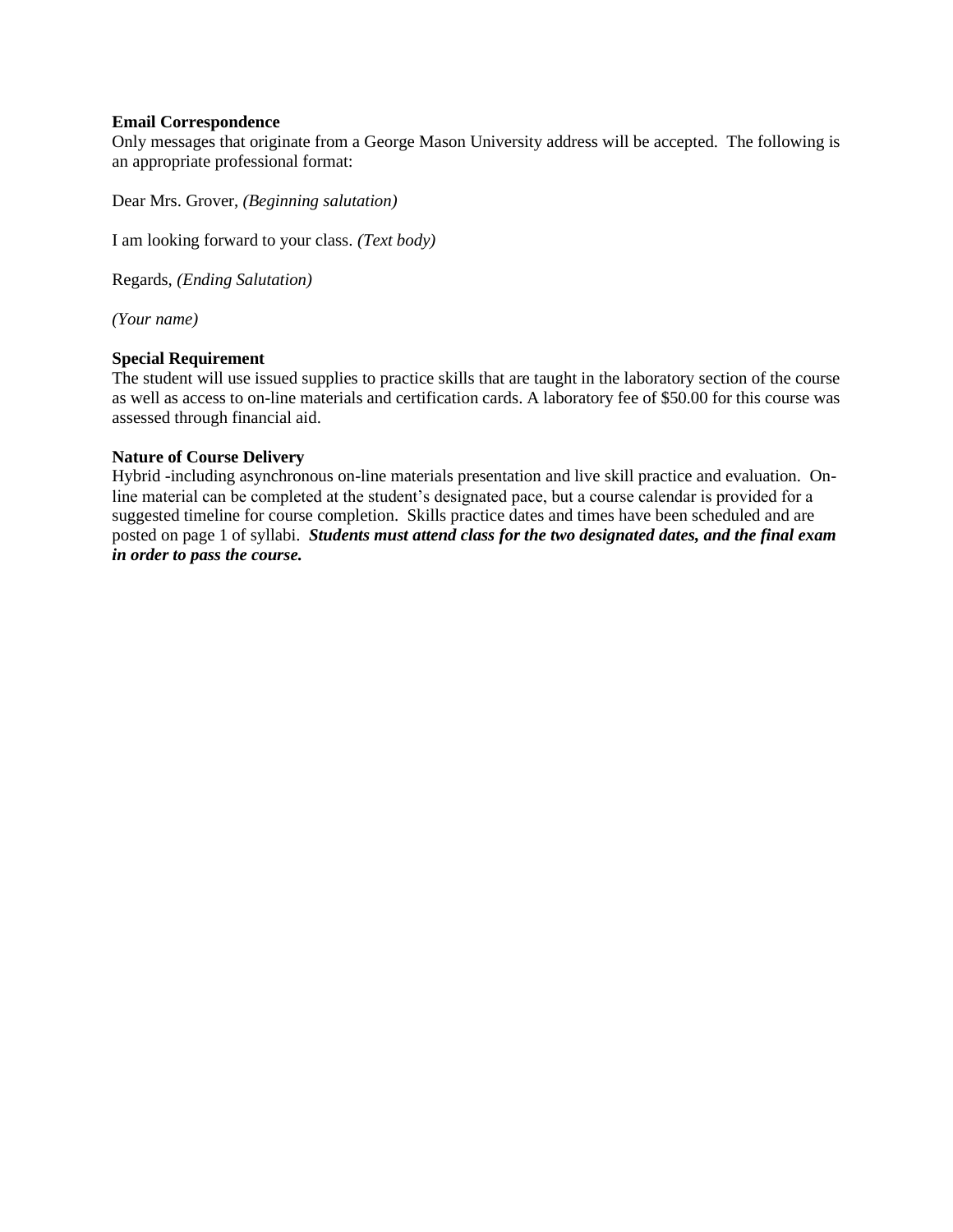#### **Instructions to purchase and access certification materials for**  *First Aid, CPR and AED Interactive 7th Edition* **Instructions to purchase online certification material For** *First Aid, CPR and AED Interactive*

1. Go to the following website [http://www.ecsinstitute.org/courses/course.aspx/online.](http://www.ecsinstitute.org/courses/course.aspx/online) Click CPR- Shop Now. Purchase the *First Aid, CPR, and AED Interactive, Seventh Edition* 



2. Under Available Resources click Additional tools and select Online. This allows you to have the online modules to complete.

| First Aid, CPR, and AED Interactive<br>Seventh Edition   |                                 | American Academy of Orthopaedic Surgeons (AAOS); American College of Emergency Physicians (ACEP); Alton L.<br>Thygerson, EdD, FAWM; Steven M. Thygerson, PhD, MSPH |
|----------------------------------------------------------|---------------------------------|--------------------------------------------------------------------------------------------------------------------------------------------------------------------|
| <b>AVAILABLE RESOURCES</b>                               |                                 | <b>SKU: 9781284133837   © 2017</b>                                                                                                                                 |
| <b>Text Formats</b>                                      | HUPBS THE THE BRINGFRATE ACTION | Access code subscription length: 365 Days<br>\$19.50<br>Quantity                                                                                                   |
| <b>Navigate Resources &amp;</b><br><b>Packages</b>       |                                 |                                                                                                                                                                    |
| <b>Additional Tools &amp; Online</b><br><b>Resources</b> |                                 | <b>P</b> Add to Cart                                                                                                                                               |
| <b>Instructors Resources</b>                             |                                 | <b>E</b> Instructor's Review Copy                                                                                                                                  |
| Online                                                   |                                 | <b>Ordering Options</b>                                                                                                                                            |
|                                                          |                                 | <b>Online Access</b>                                                                                                                                               |

3. Check the box "To Proceed, you must check the box on the left to verify that you understand and accept the terms listed above", then click submit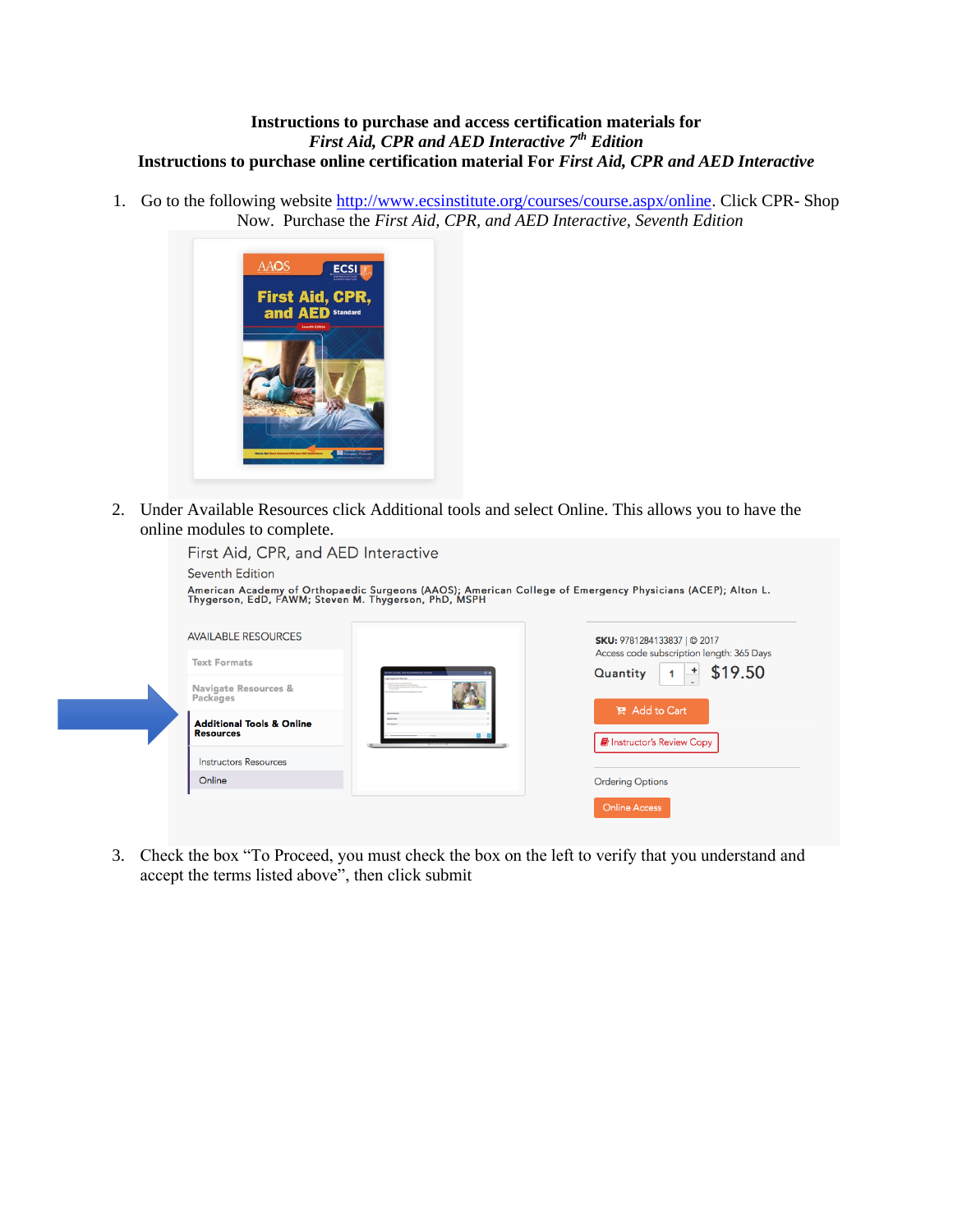|                                              | <b>BE EMEDGENCY CARE</b>                                                                                                                                                                                                                                                 |                |  |
|----------------------------------------------|--------------------------------------------------------------------------------------------------------------------------------------------------------------------------------------------------------------------------------------------------------------------------|----------------|--|
|                                              |                                                                                                                                                                                                                                                                          | $\pmb{\times}$ |  |
|                                              | <b>Skills Testing</b>                                                                                                                                                                                                                                                    |                |  |
|                                              | Practical Exams are required for the following item being added to your cart:                                                                                                                                                                                            |                |  |
| <b>Courses &amp; Mater</b>                   | First Aid, CPR, and AED Interactive                                                                                                                                                                                                                                      |                |  |
| Continue Shoppi                              | In order to receive an official certification card for completing this training, you<br>must check for a Skills Testing Location near you to arrange a time to complete<br>the required practical skills exam, and to verify the cost of the separate practical<br>exam. |                |  |
|                                              | If you do not find a Skills Testing Location near you, please contact your Jones and<br>Bartlett Public Safety Specialist, as others are joining daily, and a specific Skills<br>Testing Location may not yet have been posted at this time.                             |                |  |
|                                              | No refunds will be issued after purchase if you are unable to find a Skills Testing<br>Location near you.                                                                                                                                                                |                |  |
| Rem<br>theme will remove in this             | To proceed, you must check the box to the left to verify that you understand and<br>accept the terms listed above.                                                                                                                                                       |                |  |
| Promotion code:                              | *Note: pressing cancel will prevent this item from being added to your cart.                                                                                                                                                                                             |                |  |
| Customer:                                    |                                                                                                                                                                                                                                                                          |                |  |
| If you need any type<br>can contact our cus- | Submit Cancel                                                                                                                                                                                                                                                            |                |  |
| 0034 ext 8197.                               | Customer service can be contacted weekdays from 8:30 A.M. to 5:00 P.M. EST, by calling toll-free 800-632-                                                                                                                                                                |                |  |

3. Confirm you have selected First Aid, CPR, and AED Interactive, Seventh Edition.

|                 |                                                                                       | Quantity | Unit Price Total |         |
|-----------------|---------------------------------------------------------------------------------------|----------|------------------|---------|
| 露               | First Aid, CPR, and AED Interactive, Seventh Edition<br>ISBN: 9781284133837<br>Remove | Update   | \$19.50          | \$19.50 |
|                 | Items will remain in the cart for the next 24 hours                                   |          |                  |         |
| Promotion code: | Apply to Order Subtotal: \$19.50                                                      |          |                  |         |

4. Create New User Registration if this is your first purchase with ECSI. If you have purchased a course previously sign in with your information.

| ⊙ Sign In   ⊘ Customer Information   ⊙ Payments   ⊘ Review Order   ⊙ ( |                                                                                               |                                                                                 |  |
|------------------------------------------------------------------------|-----------------------------------------------------------------------------------------------|---------------------------------------------------------------------------------|--|
|                                                                        |                                                                                               |                                                                                 |  |
|                                                                        |                                                                                               |                                                                                 |  |
|                                                                        |                                                                                               |                                                                                 |  |
|                                                                        |                                                                                               |                                                                                 |  |
|                                                                        |                                                                                               |                                                                                 |  |
|                                                                        | <b>Submit</b>                                                                                 |                                                                                 |  |
|                                                                        |                                                                                               |                                                                                 |  |
|                                                                        |                                                                                               |                                                                                 |  |
|                                                                        |                                                                                               |                                                                                 |  |
|                                                                        |                                                                                               |                                                                                 |  |
|                                                                        |                                                                                               |                                                                                 |  |
|                                                                        |                                                                                               |                                                                                 |  |
|                                                                        | <b>Returning Users Sign In</b><br><b>New User Registration</b><br>It will only take a minute. | Forget your username or password?<br>Need Assistance? Contact Technical Support |  |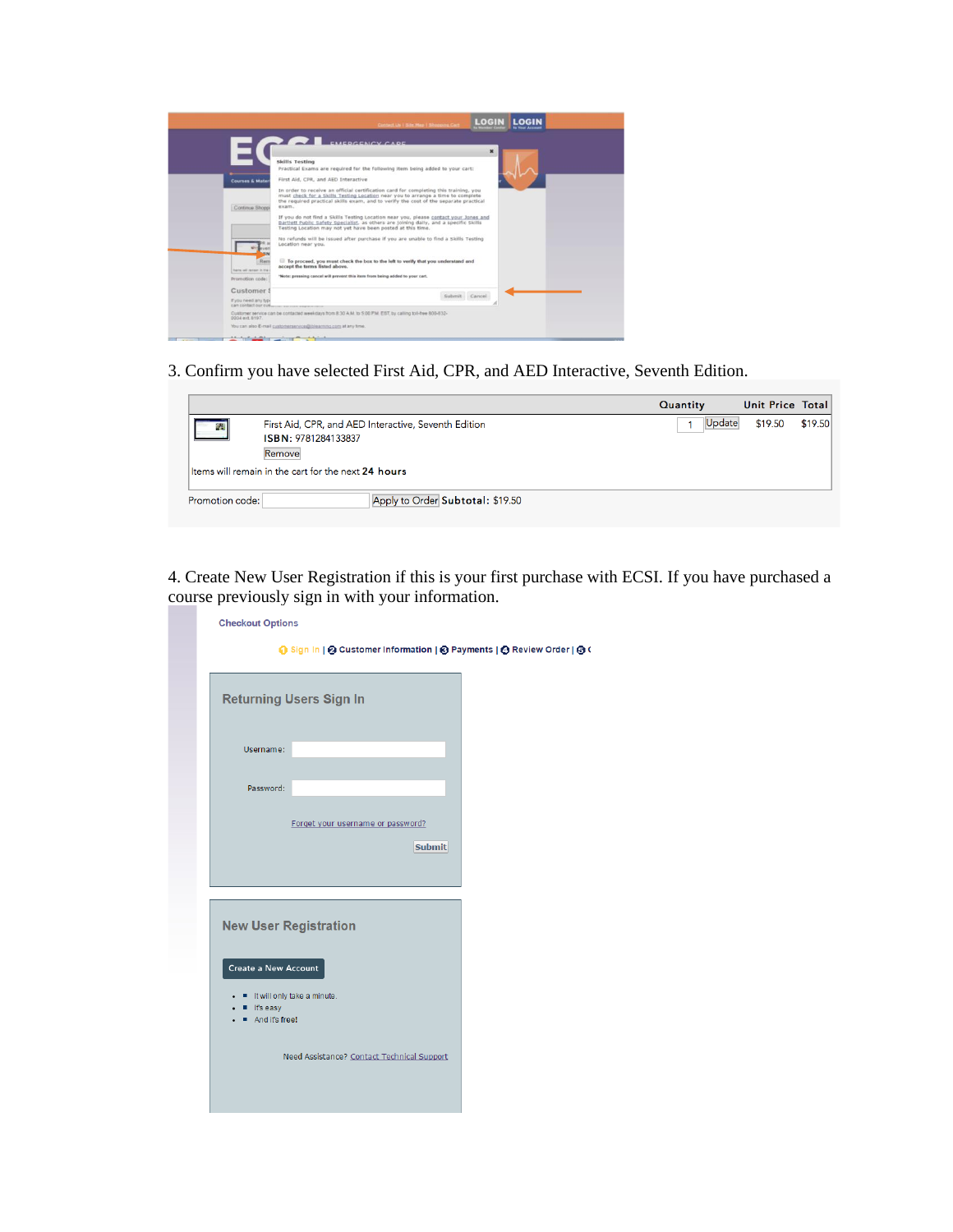5. Complete you information and review your order for First Aid, CPR, AED Interactive, Seventh Edition. Once you have confirmed and placed your order an access code with instructions will be sent to your email account. Follow the instructions in the email sent to you to begin your coursework.

*\*\*Note: When selecting your instructor select "Open Enrollment." If you have any issues with your purchase please contact ECSI directly.\*\**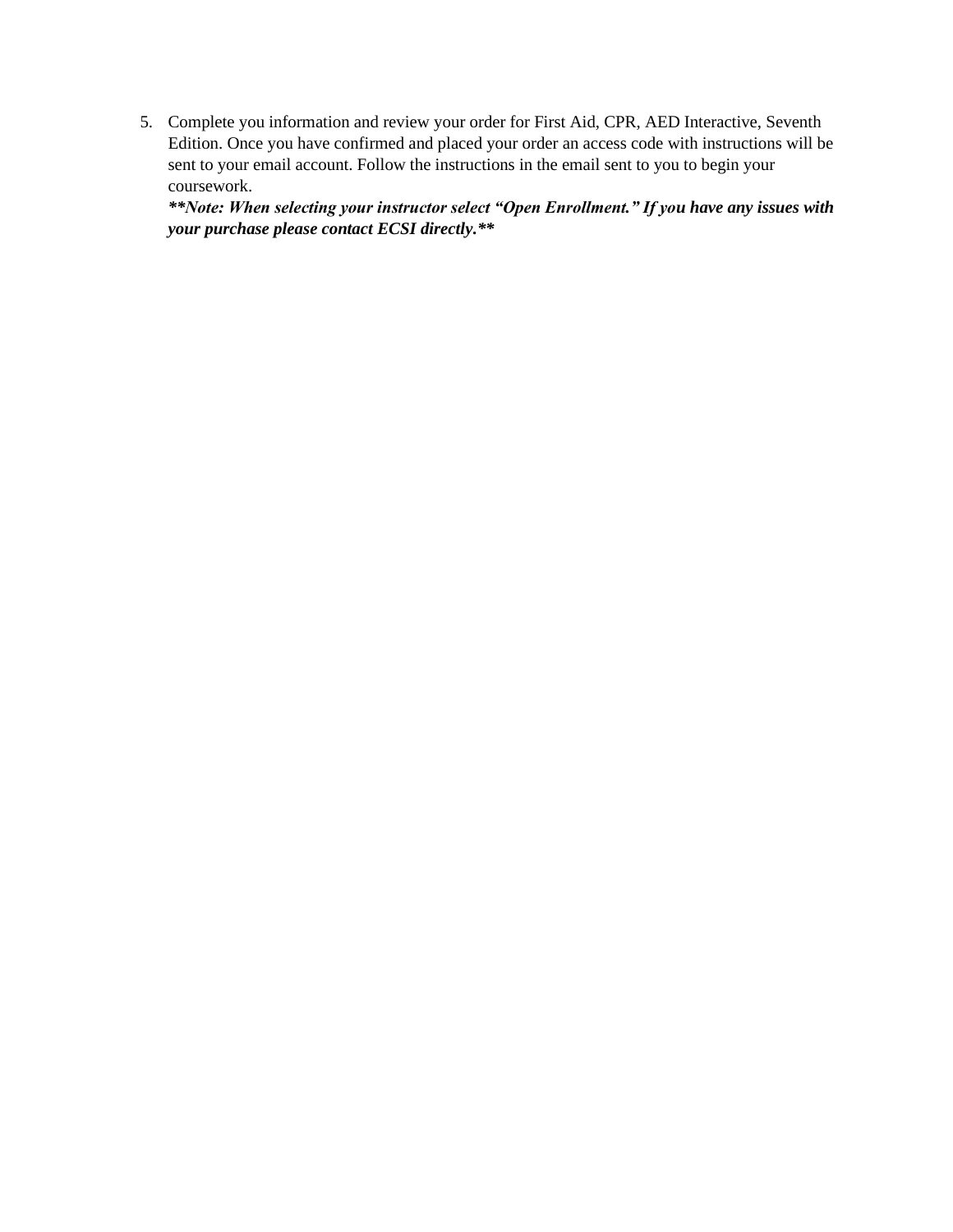**All students are required to take Safe Return to Campus Training prior to visiting campus**: it is, however, recommended for all Mason students. Training is available in [Blackboard](https://mymasonportal.gmu.edu/).

## **Both a Safe Return to Campus and Successful Remote Learning Depend on YOU.**



# SAFE RETURN TO CAMPUS AND REMOTE LEARNING GUIDANCE FOR STUDENTS ENROLLED IN CEHD COURSES

**Students are required to follow the university's public health and safety precautions and procedures** outlined on the university [Safe Return to Campus webpage](https://www2.gmu.edu/Safe-Return-Campus).

**All students in face to face and hybrid courses must also complete the Mason COVID Health Check daily**, seven days a week.

- You may not come to class if you receive a Yellow or Red email response to the Mason COVID Health Check.
- You may only come to class if you receive a Green email response to the Mason COVID Health Check.
- If you suspect that you are sick or have been directed to self-isolate, quarantine, or get testing do not go to class.
- Faculty are allowed to ask you to show them that you have received a Green email and are thereby permitted to be in class.

**Disability Services:** Students unable to participate in a course in the manner presented, either due to existing disability or COVID comorbidity risk, should seek accommodations through the [Office of Disability Services](https://ds.gmu.edu/response-to-covid-19/).

- Activities and assignments in CEHD courses regularly use the **Blackboard** learning system. Students are required to have regular, reliable access to a computer with an updated operating system (recommended: Windows 10 or Mac OSX 10.13 or higher) and a stable broadband Internet connection (cable modem, DSL, satellite broadband, etc., with a consistent 1.5 Mbps [megabits per second] download speed or higher.
- Additionally, CEHD course activities and assignments may regularly use webconferencing software (Blackboard Collaborate / Zoom). In addition to the requirements above, students are required to have a device with a functional webcam and microphone. In an emergency, students can connect through a telephone call, but video connection is the expected norm.

**Campus Closure:** If the campus closes or class is canceled due to weather or other concerns, students should check [Blackboard,](https://mymasonportal.gmu.edu/) Mason email, or the [Mason website](https://www2.gmu.edu/) for updates on how to continue learning and information about any changes to events or assignments.

**Participation and Make-up Work:** CEHD instructors will work with students to find reasonable opportunities to make up class work or assignments missed due to documented illness. Begin by contacting your instructor for guidance. For further assistance, students may contact their program and the CEHD Office of Student and Academic Affairs (cehdsaa@gmu.edu).

## **Technology Requirements:**

- All course materials posted to Blackboard or other course site are private; by federal law, any materials that identify specific students (via their name, voice, or image) must not be shared with anyone not enrolled in this class.
- Video recordings of class meetings that include audio or visual information from other students are private and must not be shared.
- Live Video Conference Meetings (e.g. Collaborate or Zoom) that include audio or visual information from other students must be viewed privately and not shared with others in your household.
- Some/All of your CEHD synchronous class meetings may be recorded by your instructor to provide necessary information for students in this class. Recordings will be stored on Blackboard [or another secure site] and will only be accessible to students taking this course during this semester.

## **Course Materials and Student Privacy:**